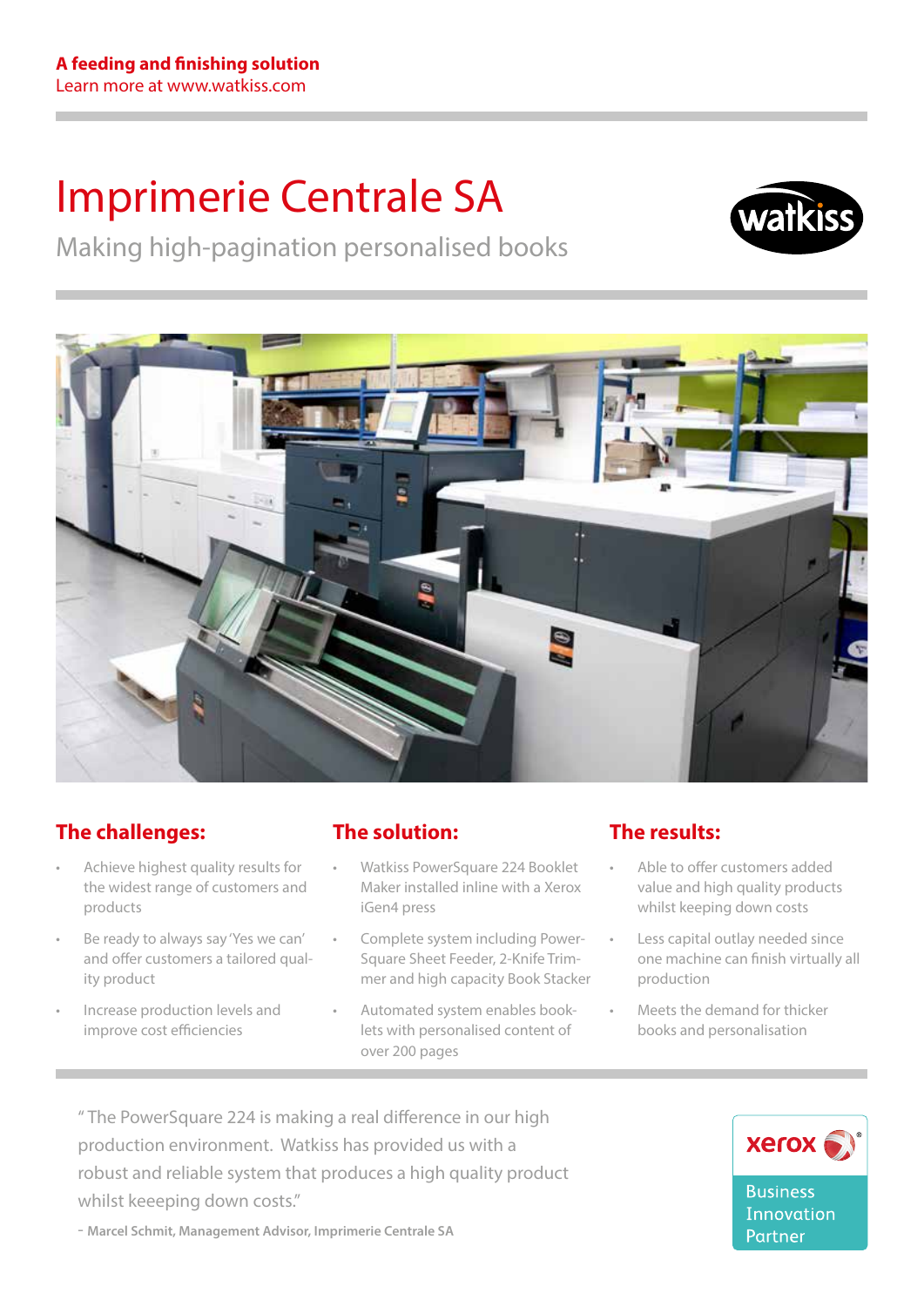

### **Customer profile**

Imprimerie Centrale SA' headquarters is situated in the very heart of Luxembourg and uniquely positioned to utilise multiple transport links throughout Europe. The group has three subsidiaries - infeurope SA providing IT services, Legitech S.àr.l for legal and judicial publications also document processing, taking place at DocEssensis S.àr.l in Cluj, Romania. Established in 1961, the privately owned company has grown from a small print shop into one of the leading and largest print and publishing groups in Europe with over 140 employees. Imprimerie Centrale now serves an international client-base including European and Global Institutions. The company's strong business ethos of innovation, experience and flexibility has earned them trust and respect and they now have a reputation as one of the most influential and competent print and publishing companies across Europe if not the World.

## **The challenge**

"The main challenge we have set ourselves at Imprimerie Centrale is to achieve the highest quality service available to the largest diversity of customers and offer the widest portfolio of products. "

In line with consumer demand and the market trends, Imprimerie Centrale is continually looking to the future and is at present looking to increase even further its digital and finishing production lines. Marcus Schmit, Management Advisor tells us, "The main challenge we have set ourselves at Imprimerie Centrale is to achieve the highest quality service available to the largest diversity of customers and offer the widest portfolio of products. With a global customer base, we strive to maintain a significant and diverse range of the latest equipment. We need to be ready to always say 'yes we can' and to offer the customer a tailored quality product. To achieve the ultimate in added value for our customers we are looking to expand the capability of our finishing production lines."

## **The solution**

Imprimerie Centrale has installed a Watkiss PowerSquare 224 to add to its portfolio and meet customer demand. The leading print and publishing group has invested in the streamlined booklet making system to increase production levels and improve cost efficiencies. Marcel Schmit states, "We are delighted with the Watkiss booklet making system. The professional square edge allows us to print over 200 pages of personalised content. This is only possible with the Watkiss machine and means we no longer have to rely on manual or perfect binding. We have also installed the PowerSquare Sheet Feeder, 2-knife trimmer and Book Stacker all inline with the Xerox iGen4 Colour Press."

"This is the perfect choice for us. We have connected a PowerSquare to our Xerox iGen4 press and it works perfectly!"



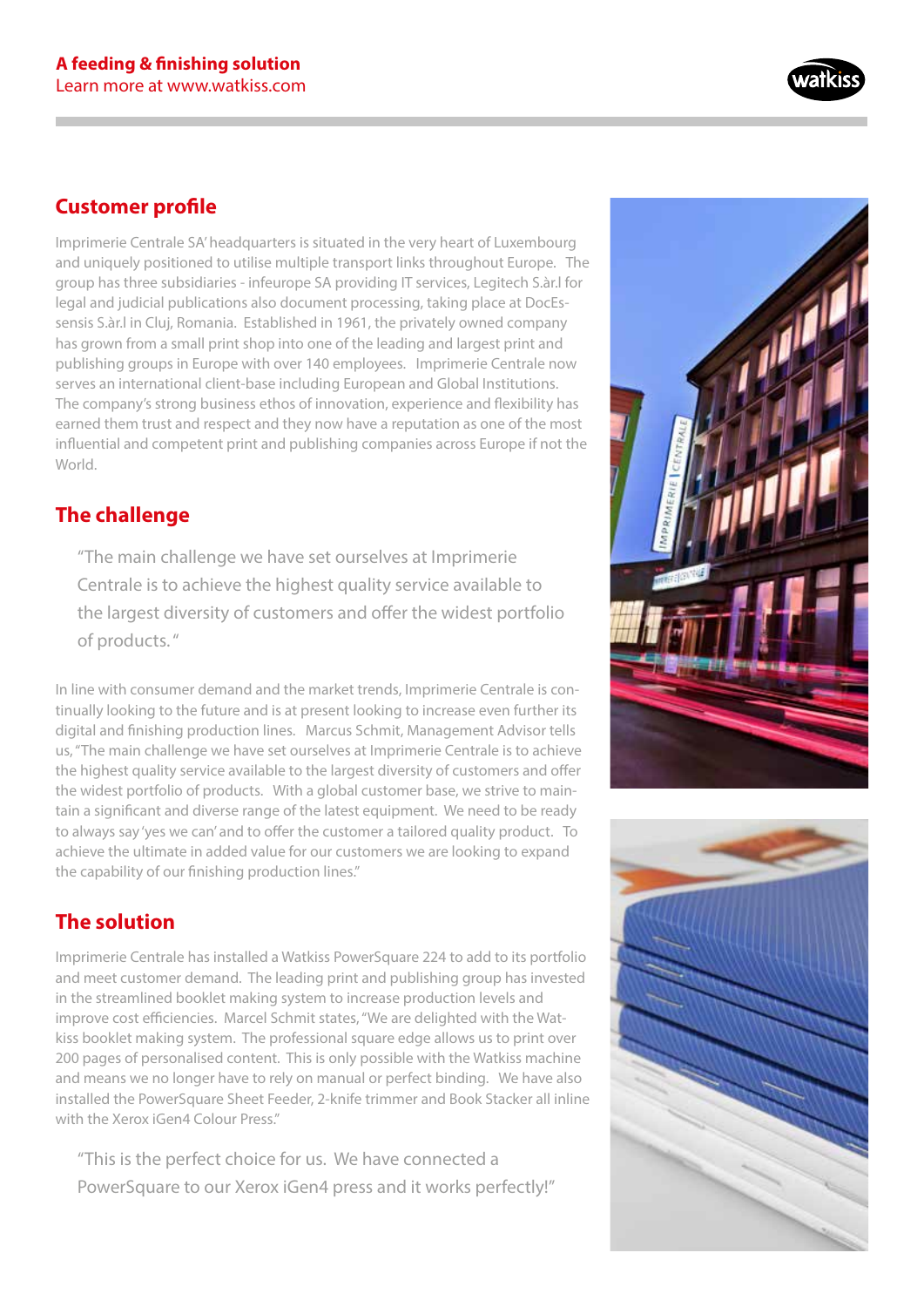

Imprimerie Centrale has many customers in financial sectors such as banks and institutions requiring multiple, personalised financial monthly statements of differing sizes that need binding. The Watkiss PowerSquare combines four unique processes - professional inline stitching for digital documents, immaculate folding capability including thicker stocks, secure spine forming as well as bleed trimming.

Schmit explains, "The Watkiss booklet system has all the latest advantages. We can print at A3 size which is a big gain on the click rate. This system offers us a single solution to address many processes and the advantage here is that it requires less capital outlay as one machine can virtually finish all production. An additional benefit is the automatic settings for different book sizes and pagination."

"Watkiss customer service is excellent," continues Schmit, "We have a strong relationship with the UK Watkiss people. If we have questions they answer immediately with precise details and support. It couldn't be a better supplier relationship. Watkiss products are known throughout the industry and we have monitored the company's development at exhibitions and on the internet. We visited the Watkiss UK plant in 2015 and saw the PowerSquare 224 in action. We have now invested in two machines and are looking at a third .